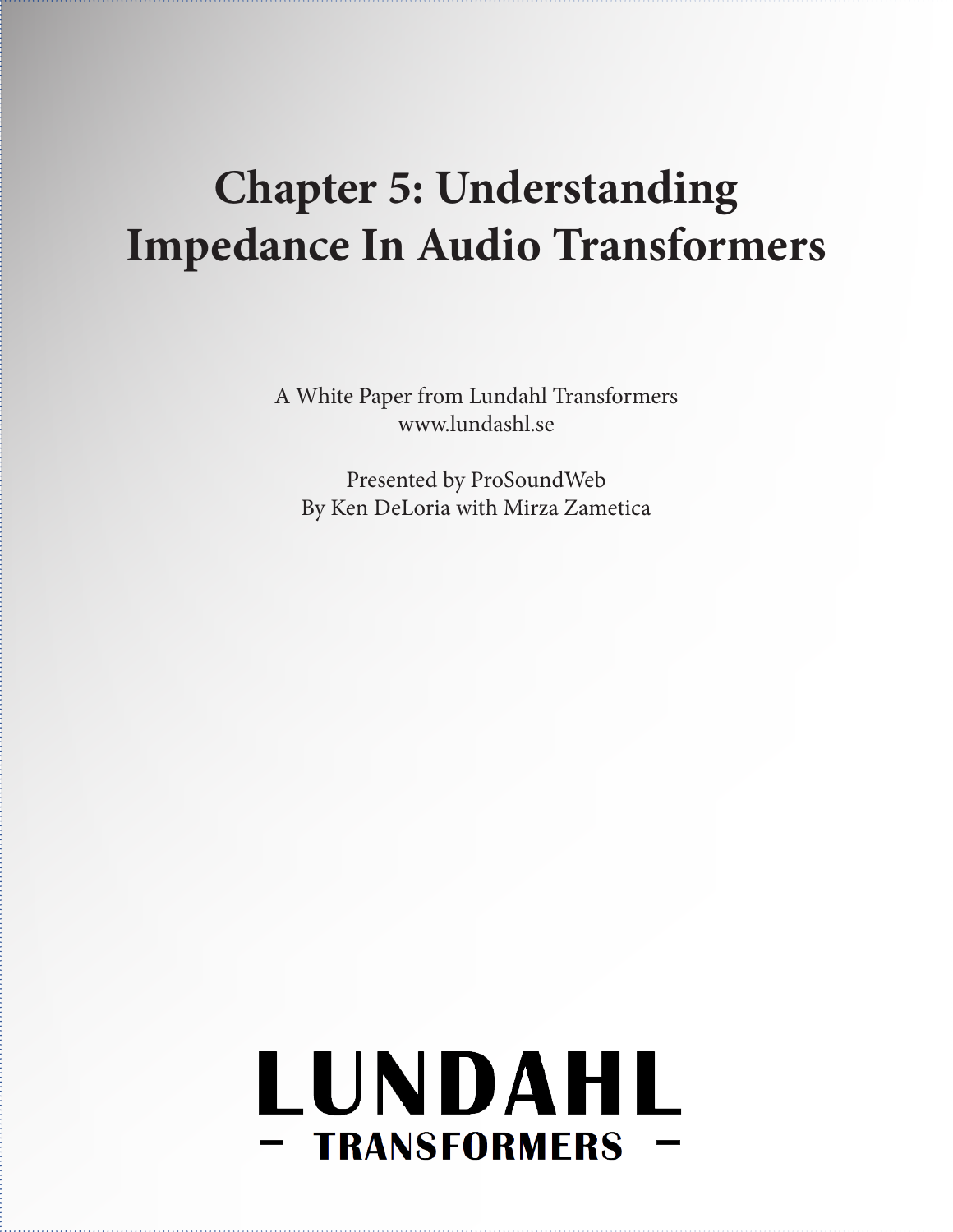#### Introduction

The term "impedance" is the backbone of all things audio, fundamental to understanding how an AC circuit behaves in respect to its input source and output load. For those new to electrical theory, all audio signals are AC, or alternating current. This includes the power amplifiers that drive loudspeakers, signal level devices coupled to other signal level devices, microphones and direct boxes, and in particular, audio transformers.

Transformers are of special interest because they are capable of transforming impedances, while also providing galvanic isolation, along with many additional benefits.

#### Impedance & Resistance

In order to understand impedance, it's useful to start by clarifying the difference between impedance and resistance. A measurement of DC (direct current) resistance is a simple function that stays relatively constant, except in the case of the resistance value changing either intentionally – such as rotating a pot shaft – or situationally, such as the heating of a lamp filament or a loudspeaker voice coil. Heat inevitably causes DC resistance to rise in value. As temperature increases, so will the resistance of the wire that the current is passing through.

Impedance, on the other hand, is not as simple. To comprehend impedance we have to understand the relationship between voltage and current in a given circuit. The definition of impedance: "The measure of the opposition that a circuit presents to current when voltage is applied." Therefore, the magnitude of the impedance is the ratio of the voltage amplitude to the current amplitude. Don't feel too bad if you don't get it immediately. It's tricky. But it is also the explanation why long cable runs can ruin good sound.

#### Transformers Rule (The Laws Of Physics, That Is...)

As mentioned above, all audio input and output circuits, all loudspeakers, all microphones, and all transformers use impedance as a measurement of electrical value. This is because they are AC devices, not simple DC circuits. But among AC circuits, only transformers (and their first cousins autoformers) possess the unique property to transform a given input impedance value to a given output impedance value, and vice-versa, without needing an active power supply and the potentially complicated, costly, and distortion inducing circuitry that would otherwise be required to do so.

This is more important than it may seem at first glance. Improper impedance in interconnected circuits leads to all manner of troubles. Optimal interconnectivity cannot be achieved when impedance problems are not addressed. And that's precisely where the transformer comes into its own.

The inherent value of a precision transformer in an audio device can be priceless when it comes to achieving ultimate sonic quality – characterized by flat response and freedom from noise, distortion, hum, and buzz – all of which may be due to sub-optimal interconnectivity. This applies equally to solid-state equipment as it does to tube (valve) equipment.

### Source & Load

In normal practice, when two audio devices are connected together, one is the "source" and the other is the "load" driven by the source. The source has a given output impedance, and the load has a given input

Chapter 5: Understanding ImpedanceIn Audio Transformers



Page 2 of 6 www.lundahl.se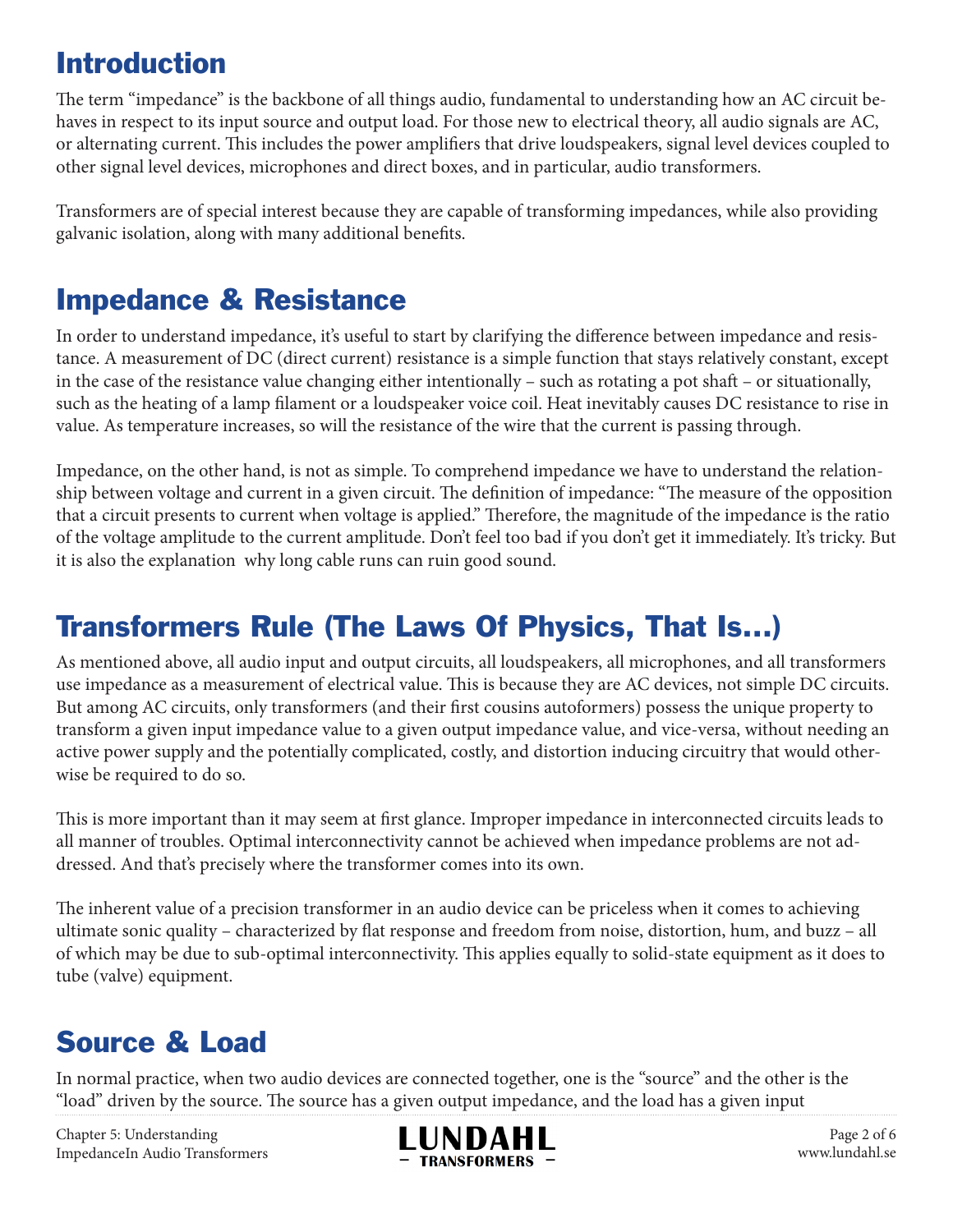impedance. Transmission lines and cables exhibit impedance too, but for simplicity's sake we will not delve into them here. They represent only a relatively small factor, except when very long lines are driven by sub-optimal output stages. In such cases, the capacitive and inductive reactance of the cable should indeed be taken into account, because it can cause current limiting in the output stage of the source, a condition that can be solved by employing a high current line-level amplifier driving a precision output transformer. But that is not a commonly encountered situation.



*Lundahl transformers inside an Electronaut mic/instrument preamp.*

In the early days of audio, product manufacturers

attempted to "match" source impedance to load impedance, most often using the value of 600 ohms for signal level devices. This is called "matching impedance" and results in maximum power transfer, an important consideration in long distance communication back in the day when telephony systems were in early development and power was needed to make voice communication audible over long distances.

Now, in these enlightened times, most source impedances of active devices (e.g., mixing console outputs, loudspeaker processors, equalizers, etc.) are kept to a low value, typically around <100 ohms. Most input impedances of signal level devices are much higher, around 10K ohms or more. When the load impedance is 10 times (or greater) than the source impedance, it is referred to as "bridging impedance." Bridging results in maximum voltage transfer from the source to the load.

At the present time, nearly all audio devices are connected via bridging inputs (low impedance outputs feeding high impedance inputs) because we want maximum voltage transferred between one device and another to reduce the noise floor. Bridging inputs are now so common that the term itself, "bridging," is hardly ever used anymore (not to be confused with bridged channels in a power amplifier). That said, if you find yourself having to deal with system components in a decades-old sound system installation, it's useful to be aware of the former standard of 600 ohm to 600 ohm matching impedance. Lundahl makes transformers that will enable the proper connections to be made.

### Tubes Are Back

The resurgence of tube-based power amplifiers, microphone pre-amps, direct boxes (DIs), and



*A Lundahl transformer at the heart of a Focusrite ISA One mic preamp.*

Chapter 5: Understanding ImpedanceIn Audio Transformers



Page 3 of 6 www.lundahl.se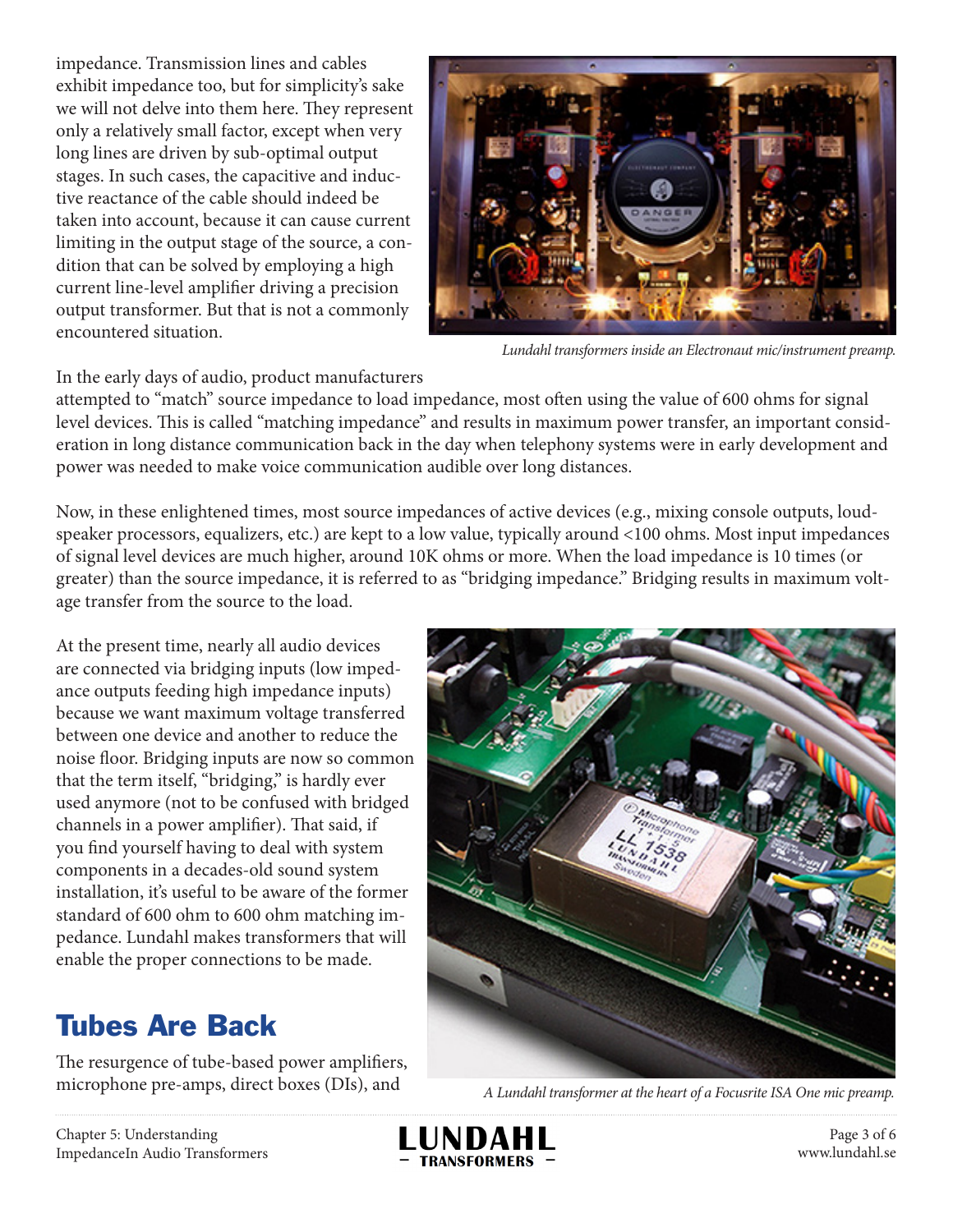even mixing consoles – especially in recording work, but also in many live sound applications – all depend on transformers to match the high impedances of the tubes to useful interstage and output impedances. Guitarists, bassists, Hammond organists and other musicians know, without having to think about it, that the sound they want to achieve is only possible through the use of tube amps and tube preamps. Digital modeling aside (and we're not knocking it), there is nothing quite like the sound and linear control of vacuum tubes in Keith Emerson's organ, or Jimi Hendrix's guitar, to name only a pair of iconic tone masters who relied on tube circuitry and thus on transformers (even if they didn't know it at the time).

But the debate over solid state circuitry versus tubes is not as clear-cut when it comes to mic preamps, DIs, compressor/limiters and other signal processing devices, in which high levels of controlled distortion are not the same goal as they are in instrument amplifiers. That said, a quick glance through a current pro audio catalog will show that tube-based pre-amps, DIs, microphones, and many other products are not only alive and well, but gaining ground. Without the availability of precision transformers – and "precision" is the key word here – the clean, clear, accurate, and sonically pleasing reproduction of tube microphones, tube pre-amps, and tube power amps would not be possible.

The use of tubes in a circuit requires transformers to match impedances from one audio stage to another. And even op-amps and transistors, collectively known as solid state devices, can benefit greatly by the use of transformers. Whether it's an inter-stage connection in a tube amplifier, or multiple solid state devices connected one to another, sub-optimal impedances will "impede" optimal performance. Transformers were developed to address these engineering issues and they do just that.

Does solid state spell the end of the transformer? A good question. Op amps are used in the majority of all modern audio products and the optimal noise performance is attained when the characteristic "noise resistance" of the amplifier, Rn, is equal to the source resistance, Rs. While transformers are not required, as in tube circuits, a precision input transformer will optimize the op-amp to the source impedance, which is unequal to the op-amp's Rn. And that's why many high performance mic preamps that use solid state integrated circuits, also employ transformers.

#### **Microphones**

Mics need to provide sufficient voltage to the pre-amp to overcome noise, as well as suitable source impedance and a high value of CMRR (common mode rejection ratio). However, many mic elements are not natively able to do so. This is an important application for transformers which are present in one form or another in the majority of today's mics. Moreover, the last two decades have seen many new tube microphones enter the market. The pre-amp circuits in the mics require transformers to properly feed the preamp stage, which may also be of the tube variety, closing the loop (as it were).

But to fully close it, all-tube mixing consoles also exist, though the breed is rather rarefied. Hybrid consoles, that is, solid state combined with tubes, are more common (though still quite esoteric) in the quest to "warm-up" the sound of digital. All of these products require the use of transformers.

#### Transformer Function

Transformers consist of coils of wire wound around a metallic core. A signal applied to the primary windings is electro-magnetically coupled to the secondary windings, rather than electrically coupled. That's why we say

Chapter 5: Understanding ImpedanceIn Audio Transformers



Page 4 of 6 www.lundahl.se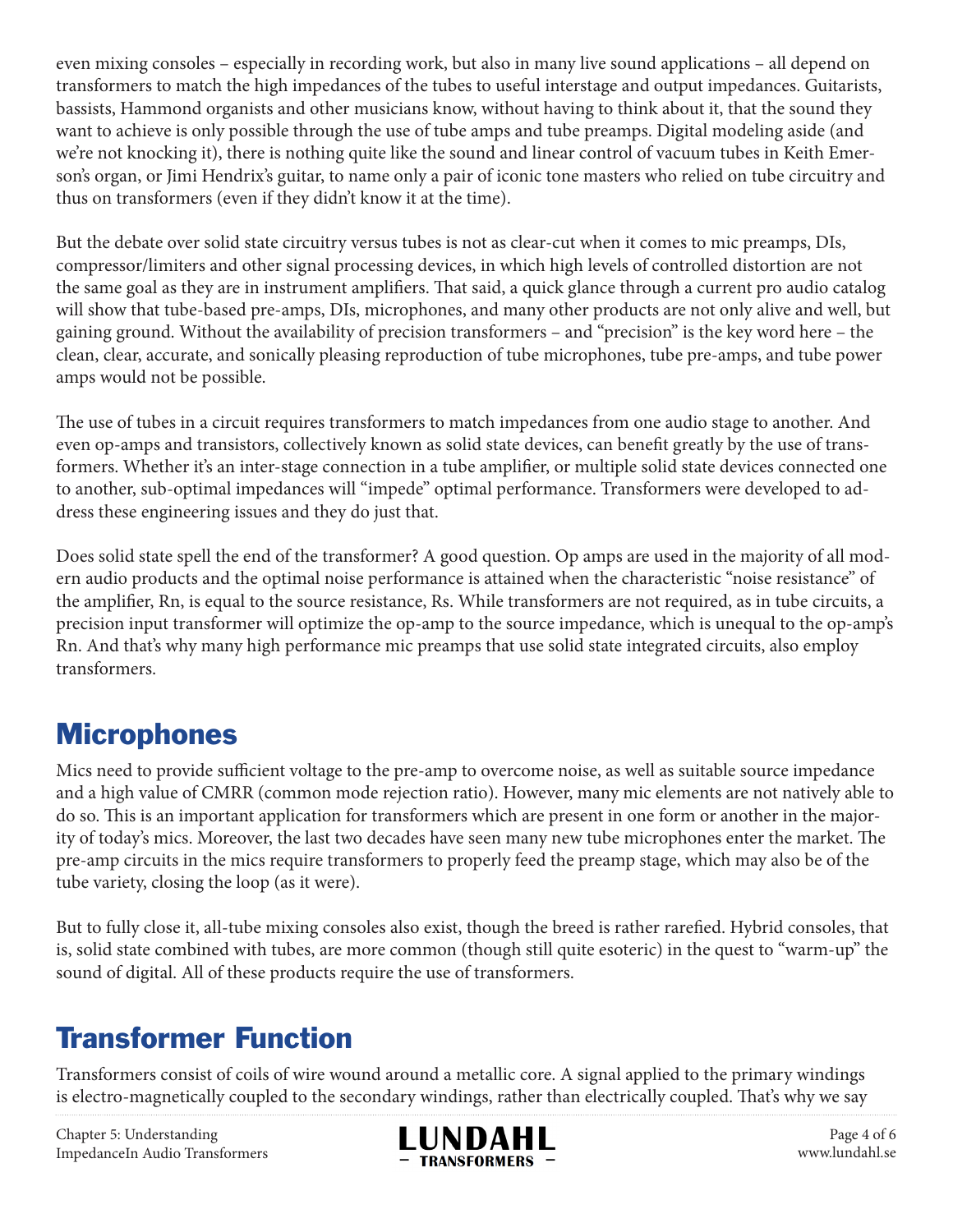transformers provide galvanic isolation. It helps to think of a transformer as a lever. If the fulcrum is in the middle, like in a see-saw, than neither the voltage nor the current will alter from the primary to the secondary.

Figure 1 depicts a 1:1 transformer. The term 1:1 means that an equal number of windings are present in both the primary and the secondary coils. The lever analogy is shown directly below the schematic symbol. This is a common form of transformer, designed mainly for galvanic isolation, though it will also inhibit RF and block DC. (Note: in the figures, U is voltage, I is current, and P is power.)



Figure 2 depicts a 1:2 transformer, again showing the lever analogy. In this case, the secondary has twice the number of windings as the primary. Voltage proportionally follows the number of turns and will be two times as high at the output of the secondary windings as it will be at the input to the primary windings (this is a rule of the thumb for an unloaded secondary).



It's important to note that transformers are passive devices and cannot increase power like an amplifier. Instead, they scale voltage and current up or down as needed, to optimize a given circuit.